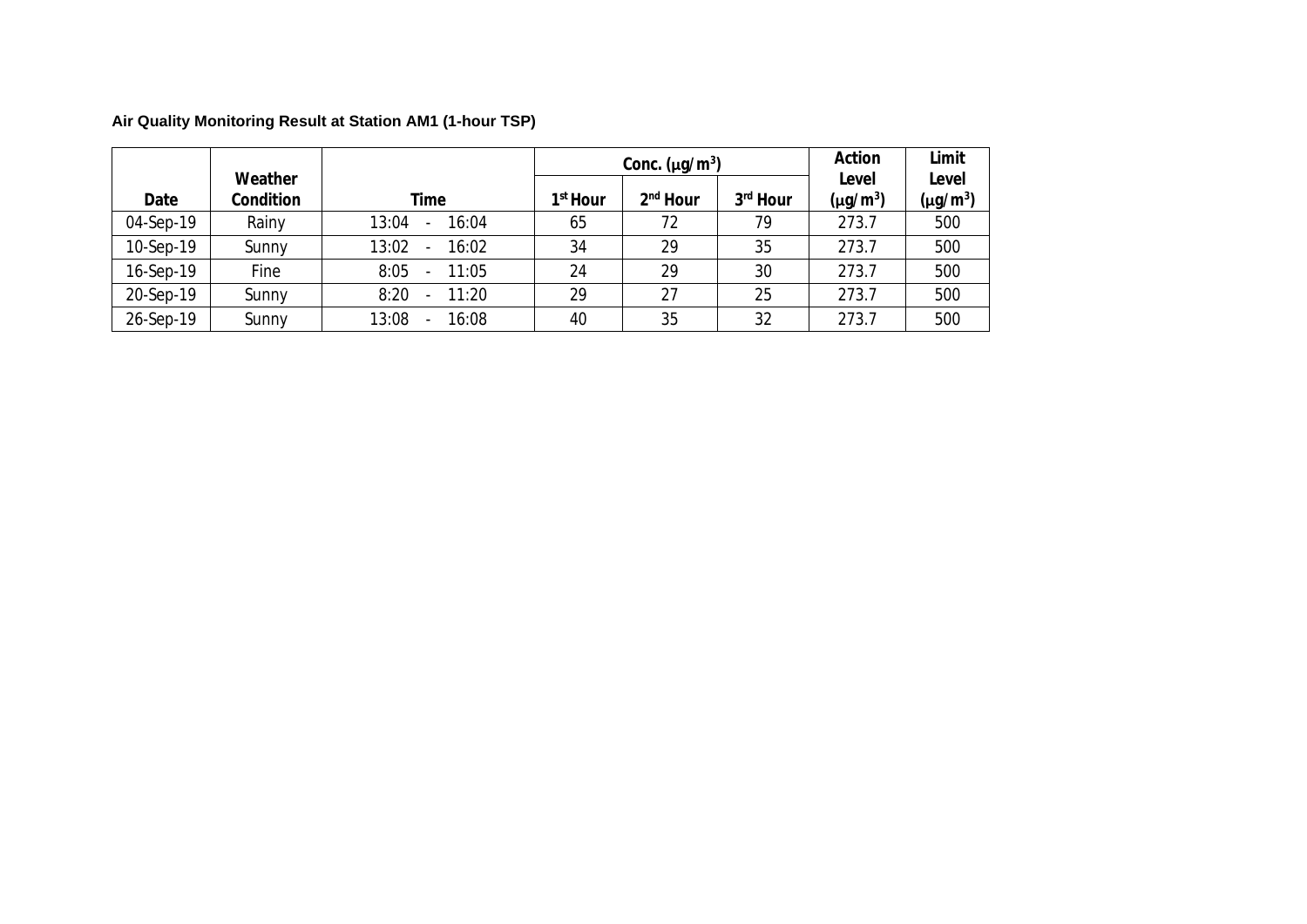

**Graphical Presentation of Air Quality Monitoring Result at Station AM1 (1-hour TSP)**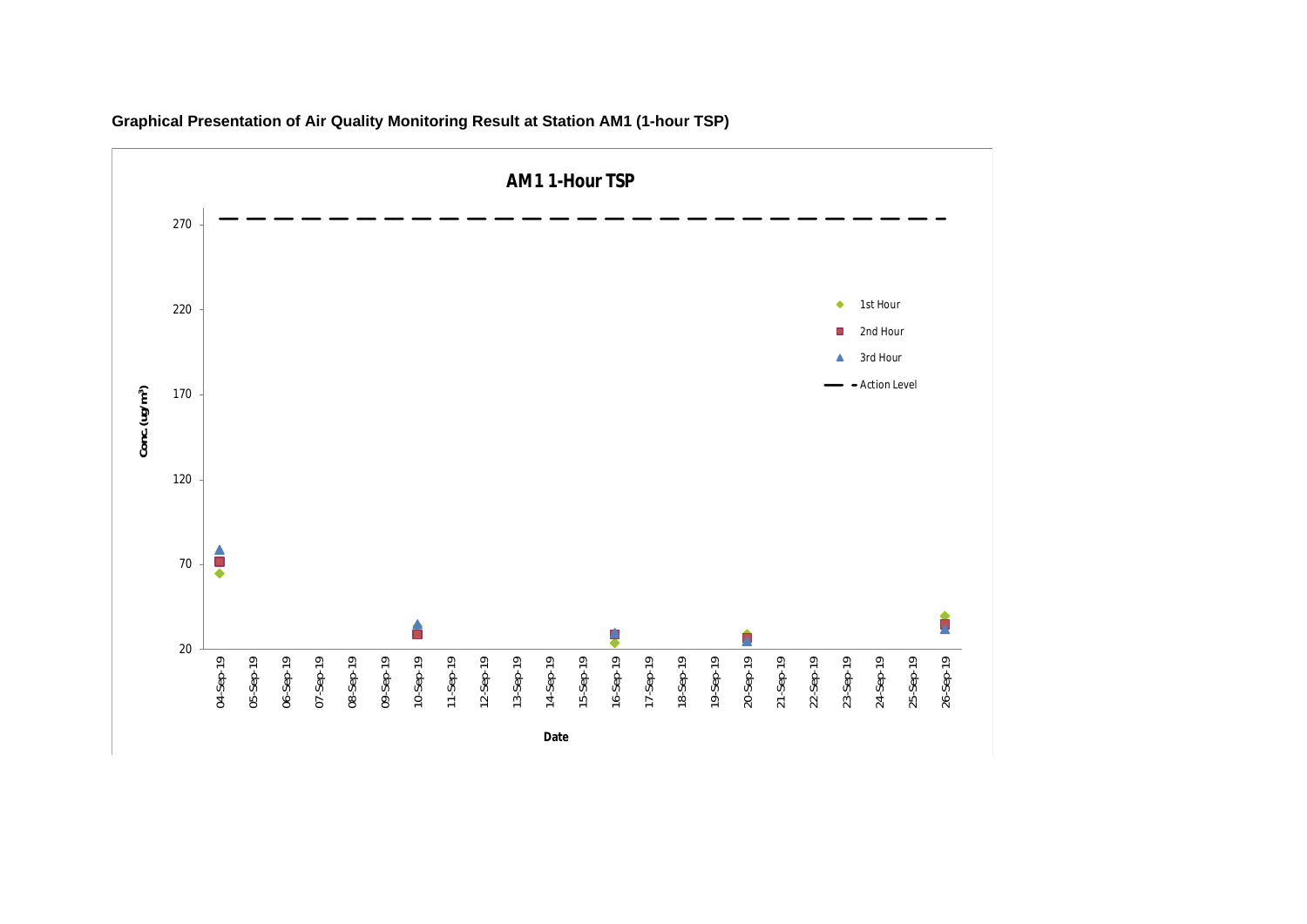|           |                      |                                            |                      | Conc. $(\mu q/m^3)$ | Action   | Limit                  |                        |
|-----------|----------------------|--------------------------------------------|----------------------|---------------------|----------|------------------------|------------------------|
| Date      | Weather<br>Condition | Time                                       | 1 <sup>st</sup> Hour | $2nd$ Hour          | 3rd Hour | Level<br>$(\mu g/m^3)$ | Level<br>$(\mu g/m^3)$ |
|           |                      |                                            |                      |                     |          |                        |                        |
| 04-Sep-19 | Rainy                | 13:18<br>16:18<br>$\overline{\phantom{0}}$ | 67                   | 73                  | 80       | 274.2                  | 500                    |
| 10-Sep-19 | Sunny                | 13:14<br>16:14                             | 44                   | 41                  | 38       | 274.2                  | 500                    |
| 16-Sep-19 | Fine                 | 8:20<br>11:20                              | 41                   | 38                  | 39       | 274.2                  | 500                    |
| 20-Sep-19 | Sunny                | 8:34<br>11:34                              | 41                   | 49                  | 52       | 274.2                  | 500                    |
| 26-Sep-19 | Sunny                | 13:22<br>16:22                             | 49                   | 55                  | 59       | 274.2                  | 500                    |

**Air Quality Monitoring Result at Station AM2B (1-hour TSP)**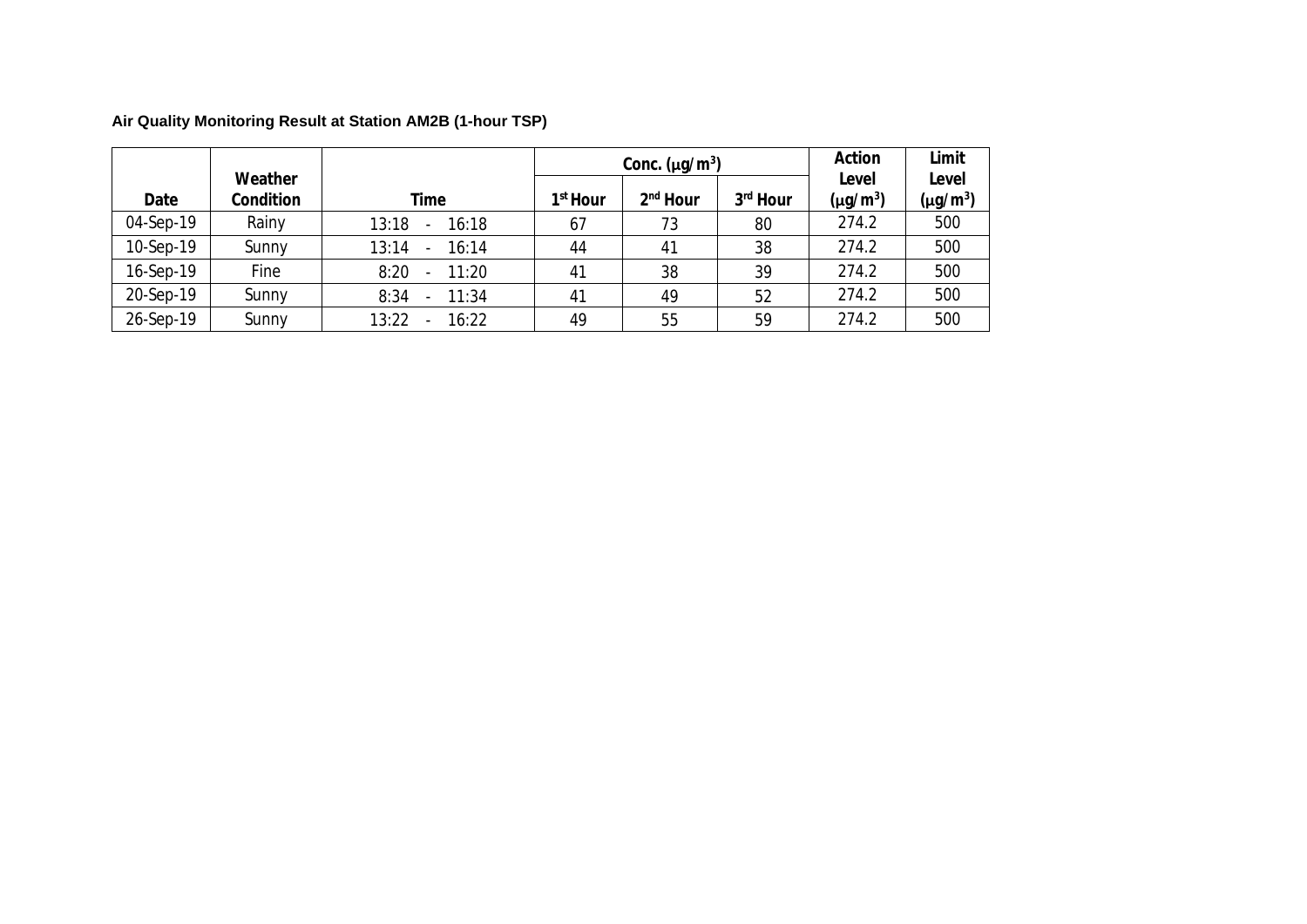

**Graphical Presentation of Air Quality Monitoring Result at Station AM2B (1-hour TSP)**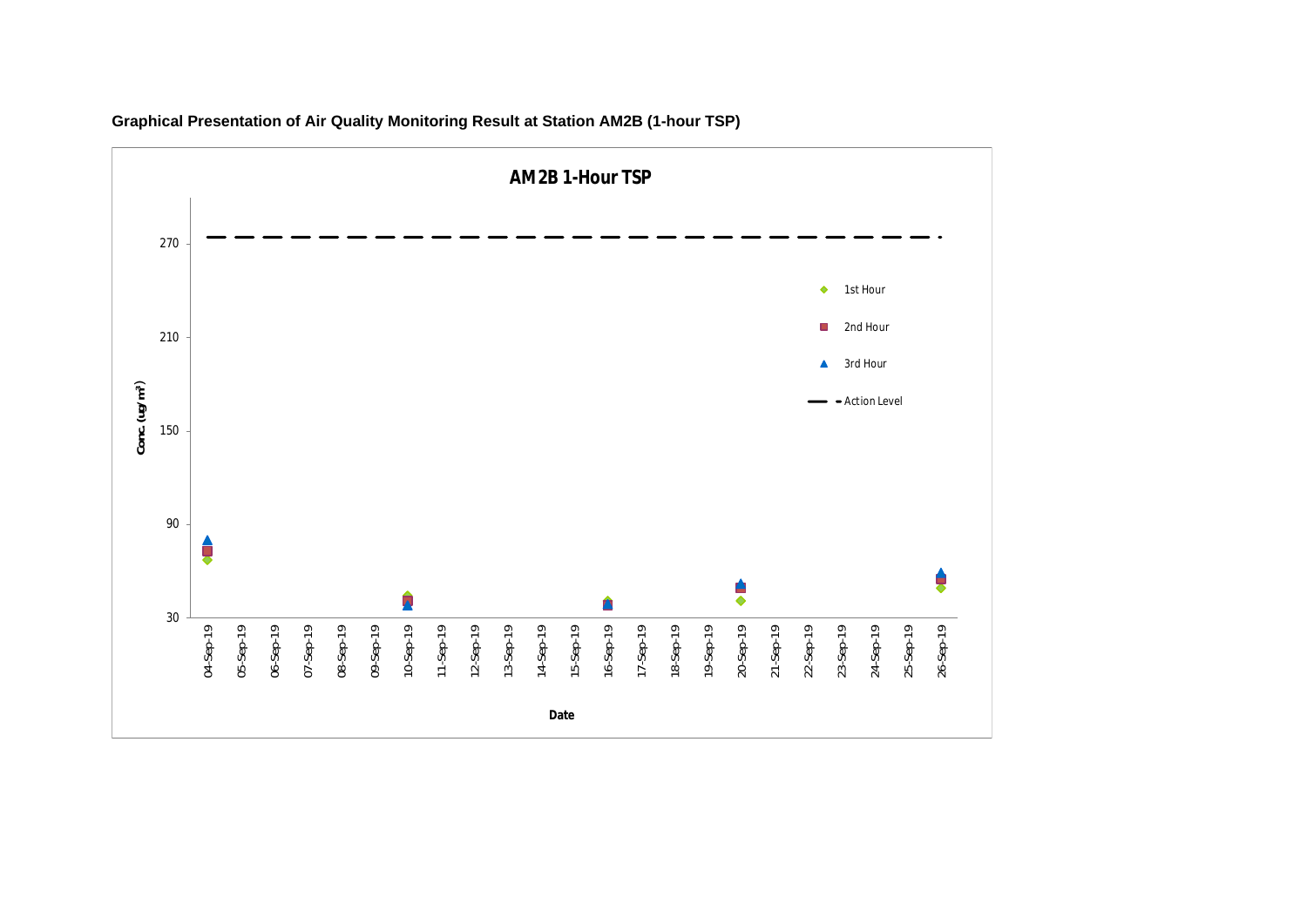| Air Quality Monitoring Result at Station AM1 (24-hour TSP) |  |
|------------------------------------------------------------|--|
|                                                            |  |

| <b>Start</b> |       | Finish    |       |        | Filter Weight (g) | <b>Elapsed Time Reading</b> | (hrs)             | Sampling Time |         | Flow Rate $(m^3/min)$ |         | Conc.         | Weather   | Action<br>Level      | Limit<br>Level |
|--------------|-------|-----------|-------|--------|-------------------|-----------------------------|-------------------|---------------|---------|-----------------------|---------|---------------|-----------|----------------------|----------------|
| Date         | Time  | Date      | Time  | nitial | Final             | Initial                     | Final             | (hrs)         | Initial | Final                 | Average | $(\mu g/m^3)$ | Condition | (μg/m <sup>3</sup> ` | $(\mu g/m^3)$  |
| 04-Sep-19    | 08:02 | 05-Sep-19 | 08:02 | 2.6779 | 2.7429            |                             | 24696.38 24720.38 | 24            | . 26    | .26                   | .26     | 36            | Rainv     | 143.6                | 260            |
| 10-Sep-19    | 10:30 | 11-Sep-19 | 10:30 | 2.7063 | 2.7317            | 24720.38   24744.38         |                   | 24            | .26     | .26                   | .26     | 14            | Sunny     | 143.6                | 260            |
| 16-Sep-19    | 08:07 | 17-Sep-19 | 08:07 | 2.6776 | 2.6951            |                             | 24744.38 24768.38 | 24            | . 26    | l.26                  | .26     | 10            | Fine      | 143.6                | 260            |
| 20-Sep-19    | 08:18 | 21-Sep-19 | 08:18 | 2.6915 | 2.7126            |                             | 24768.38 24792.38 | 24            | . 26    | l.26                  | .26     | 12            | Sunny     | 143.6                | 260            |
| 26-Sep-19    | 08:10 | 27-Sep-19 | 08:10 | 2.6675 | 2.6966            | 20792.38   20816.38         |                   | 24            | .26     | .26                   | .26     | 16            | Sunny     | 143.6                | 260            |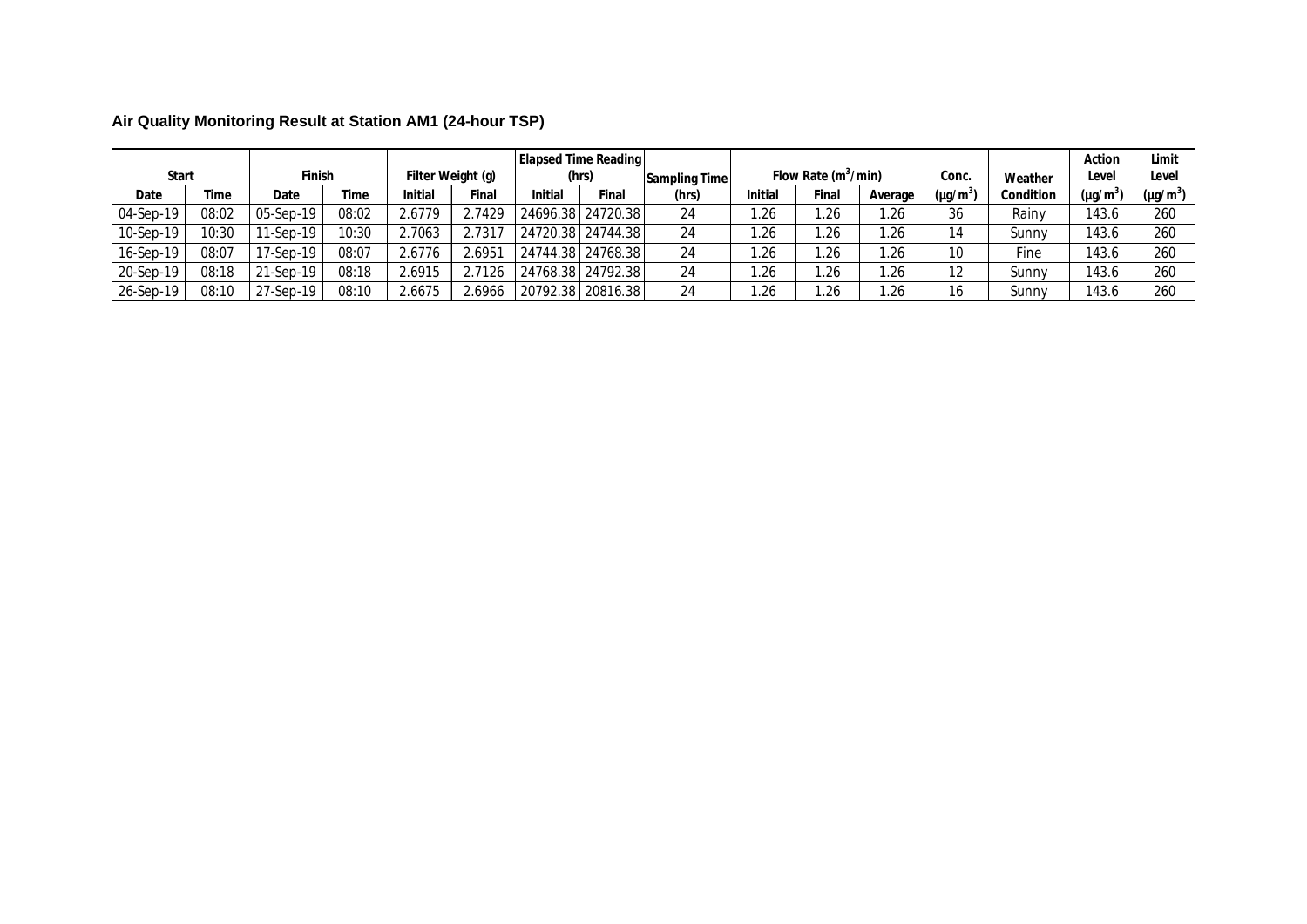

**Graphical Presentation of Air Quality Monitoring Result at Station AM1 (24-hour TSP)**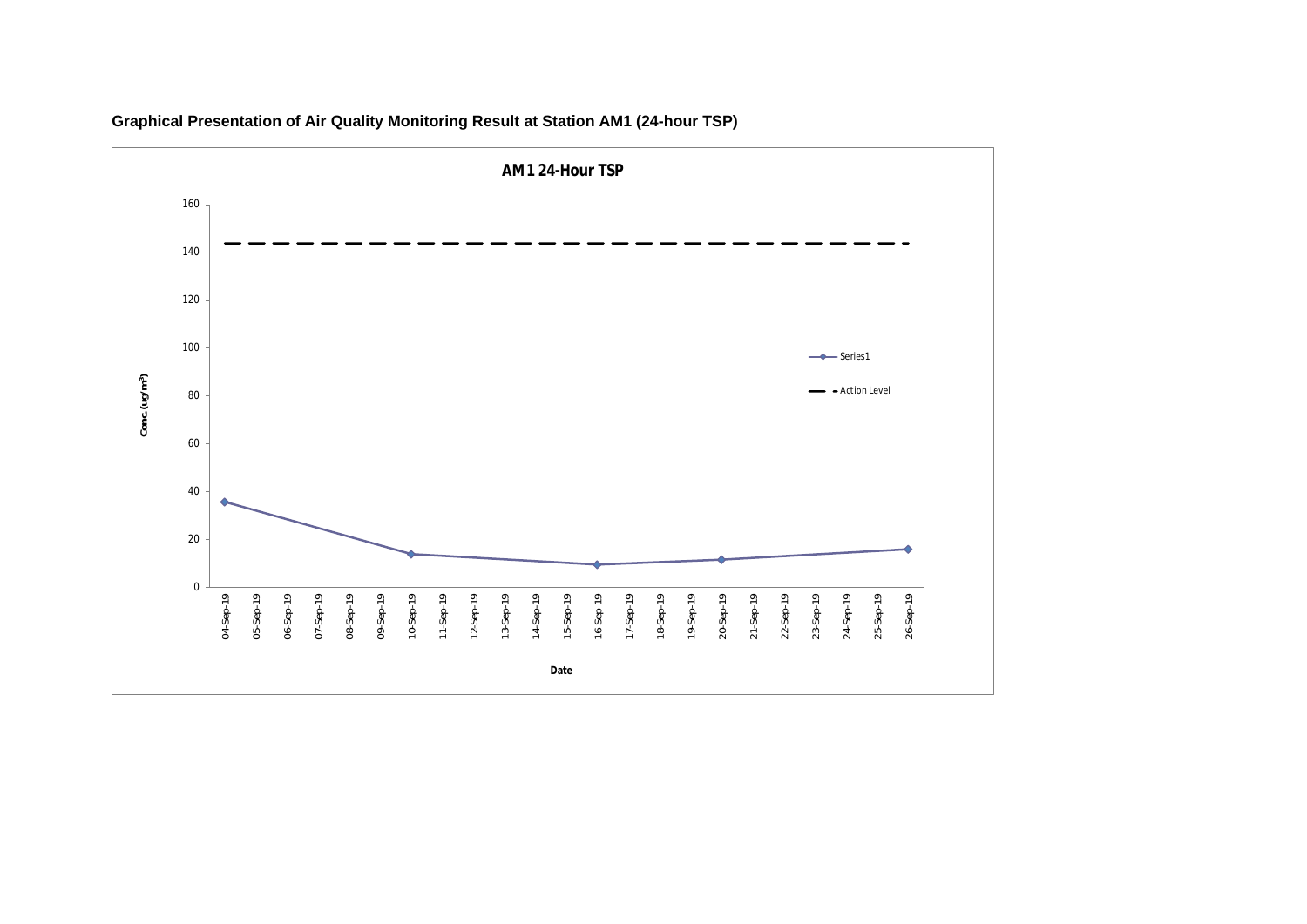| Air Quality Monitoring Result at Station AM2B (24-hour TSP) |  |
|-------------------------------------------------------------|--|
|                                                             |  |

| Start     |       | Finish    |       |        | Filter Weight (g) | Elapsed Time Reading | (hrs)               | Sampling Time |         | Flow Rate $(m^3/min)$ |         | Conc.         | Weather   | Action<br>Level      | Limit<br>Level       |
|-----------|-------|-----------|-------|--------|-------------------|----------------------|---------------------|---------------|---------|-----------------------|---------|---------------|-----------|----------------------|----------------------|
| Date      | Time  | Date      | Time  | nitial | Final             | Initial              | Final               | (hrs)         | Initial | Final                 | Average | $(\mu g/m^3)$ | Condition | (μg/m <sup>3</sup> ' | (µg/m <sup>3</sup> ) |
| 04-Sep-19 | 08:16 | 05-Sep-19 | 08:16 | 2.6915 | 2.7798            |                      | 20351.05   20375.05 | 24            | .24     | 1.24                  | .24     | 49            | Rainv     | 151.1                | 260                  |
| 10-Sep-19 | 08:12 | 11-Sep-19 | 08:12 | 2.7138 | 2.7598            | 20375.05   20399.05  |                     | 24            | .24     | 1.24                  | .24     | 26            | Sunny     | 151.1                | 260                  |
| 16-Sep-19 | 08:18 | 17-Sep-19 | 08:18 | 2.6883 | 2.7150            |                      | 20399.05   20423.05 | 24            | . 24    | 1.24                  | .24     | 15            | Fine      | 151.1                | 260                  |
| 20-Sep-19 | 08:32 | 21-Sep-19 | 08:32 | 2.6730 | 2.7264            |                      | 20323.05   20347.05 | 24            | . 24    | 1.24                  | .24     | 30            | Sunny     | 151.1                | 260                  |
| 26-Sep-19 | 08:24 | 27-Sep-19 | 08:24 | 2.6780 | 2.7479            |                      | 20347.05   20371.05 | 24            | .28     | .28                   | .28     | 38            | Sunny     | 151.1                | 260                  |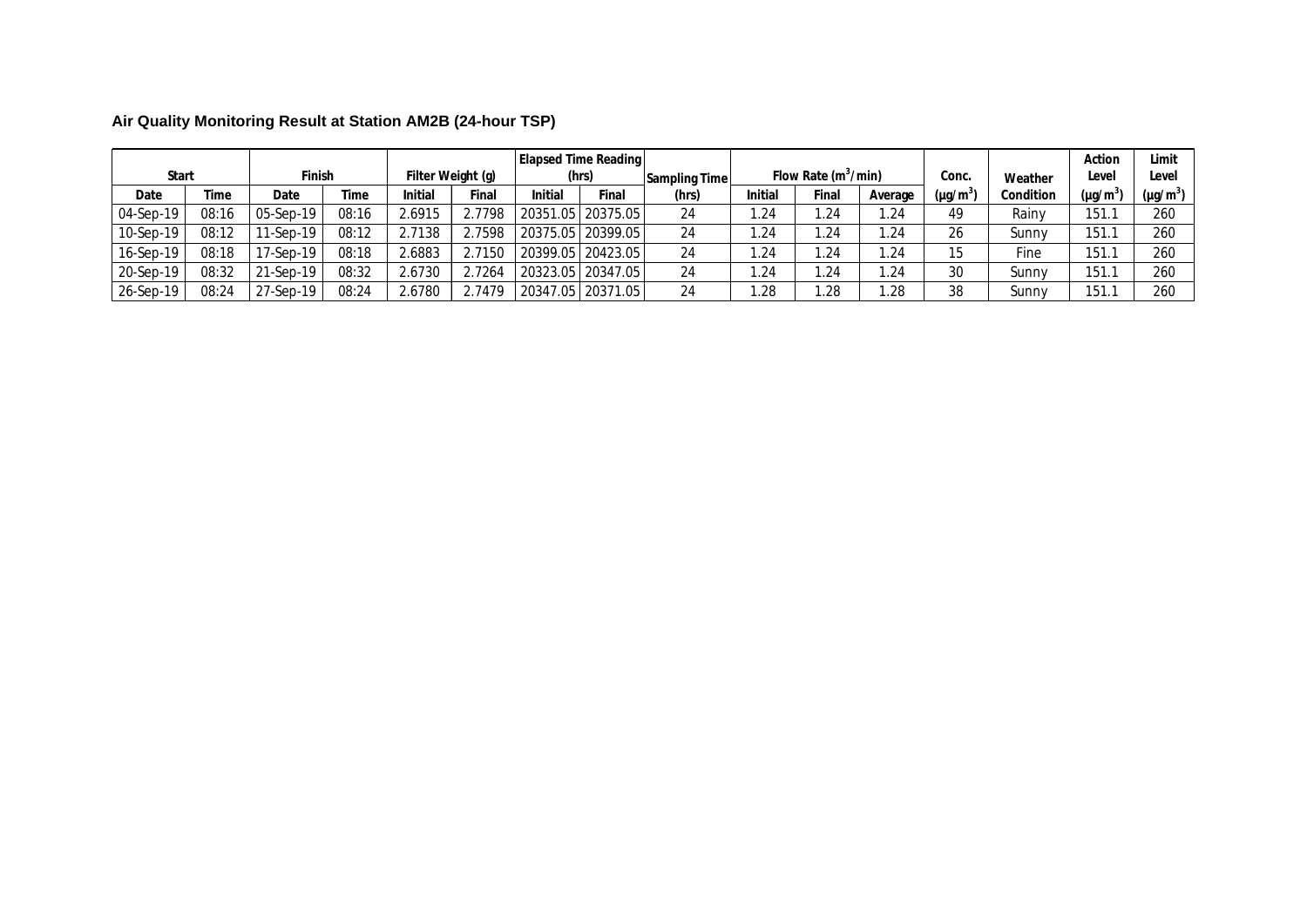

**Graphical Presentation of Air Quality Monitoring Result at Station AM2B (24-hour TSP)**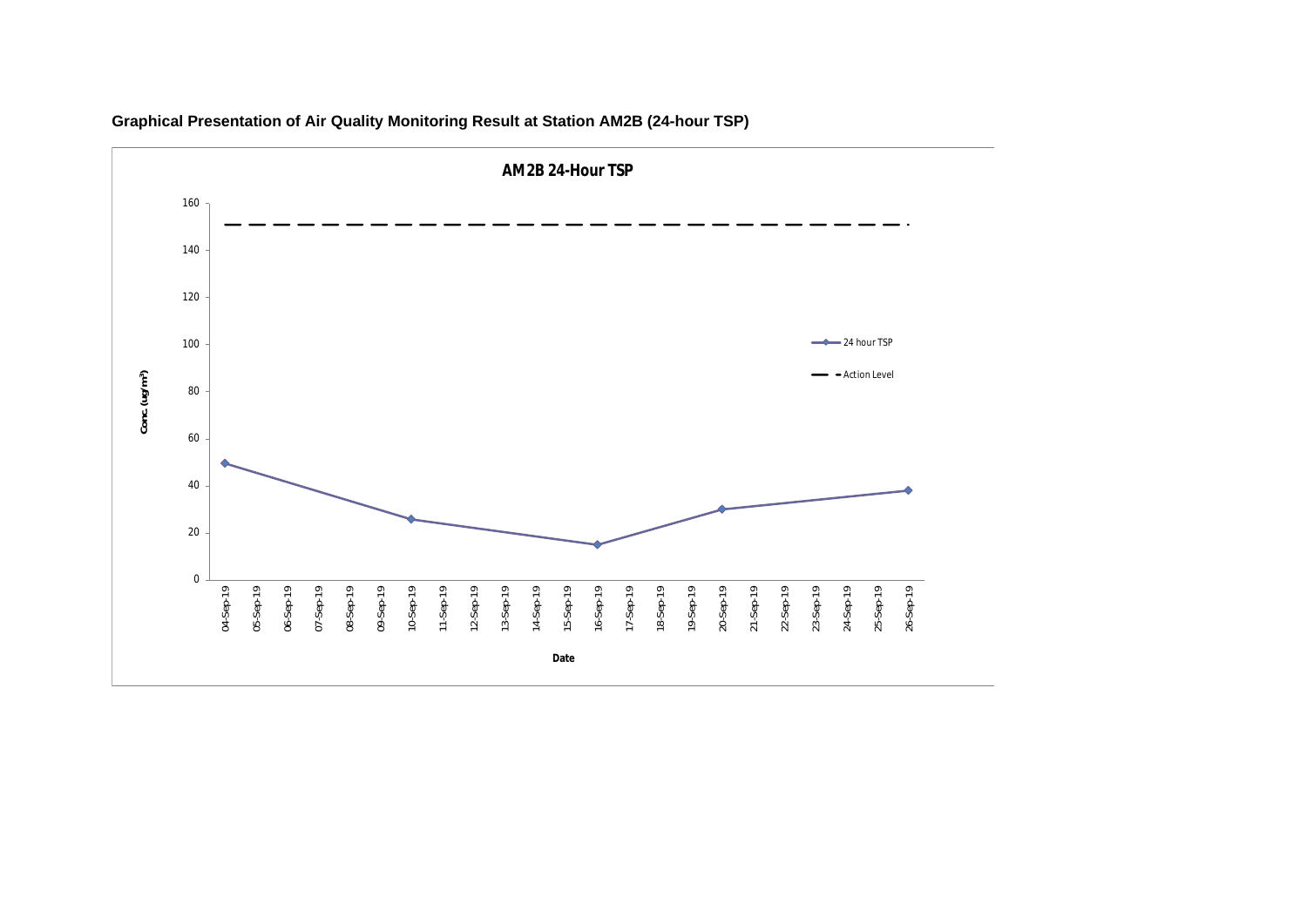## **Noise Monitoring Result at Station NM1A**

| Date      | Time  | Measured $L_{10}$ , dB(A) | Measured $L_{90}$ , dB(A) | $L_{eq}$ (30 min.)*, dB(A) |
|-----------|-------|---------------------------|---------------------------|----------------------------|
| 04-Sep-19 | 10:25 | 67.9                      | 63.4                      |                            |
| 04-Sep-19 | 10:30 | 68.0                      | 64.4                      |                            |
| 04-Sep-19 | 10:35 | 68.4                      | 64.1                      | 69.0                       |
| 04-Sep-19 | 10:40 | 66.1                      | 62.7                      |                            |
| 04-Sep-19 | 10:45 | 67.9                      | 63.0                      |                            |
| 04-Sep-19 | 10:50 | 68.5                      | 64.0                      |                            |
| 10-Sep-19 | 09:25 | 68.1                      | 64.3                      |                            |
| 10-Sep-19 | 09:30 | 67.4                      | 63.2                      |                            |
| 10-Sep-19 | 09:35 | 66.9                      | 62.7                      | 68.8                       |
| 10-Sep-19 | 09:40 | 67.5                      | 63.0                      |                            |
| 10-Sep-19 | 09:45 | 68.1                      | 64.1                      |                            |
| 10-Sep-19 | 09:50 | 68.9                      | 64.7                      |                            |
| 16-Sep-19 | 10:28 | 66.9                      | 62.4                      |                            |
| 16-Sep-19 | 10:33 | 67.0                      | 63.7                      |                            |
| 16-Sep-19 | 10:38 | 68.5                      | 64.1                      | 68.5                       |
| 16-Sep-19 | 10:43 | 67.7                      | 63.5                      |                            |
| 16-Sep-19 | 10:48 | 66.0                      | 62.7                      |                            |
| 16-Sep-19 | 10:53 | 67.9                      | 63.9                      |                            |
| 26-Sep-19 | 10:30 | 67.2                      | 63.4                      |                            |
| 26-Sep-19 | 10:35 | 68.3                      | 64.0                      |                            |
| 26-Sep-19 | 10:40 | 66.9                      | 62.7                      | 68.6                       |
| 26-Sep-19 | 10:45 | 68.1                      | 64.8                      |                            |
| 26-Sep-19 | 10:50 | 67.0                      | 63.2                      |                            |
| 26-Sep-19 | 10:55 | 66.2                      | 62.9                      |                            |

**Remarks:**

\* +3dB (A) correction was applied to free-field measurement.



The station set-up of a free-field measurement at Station NM1A.